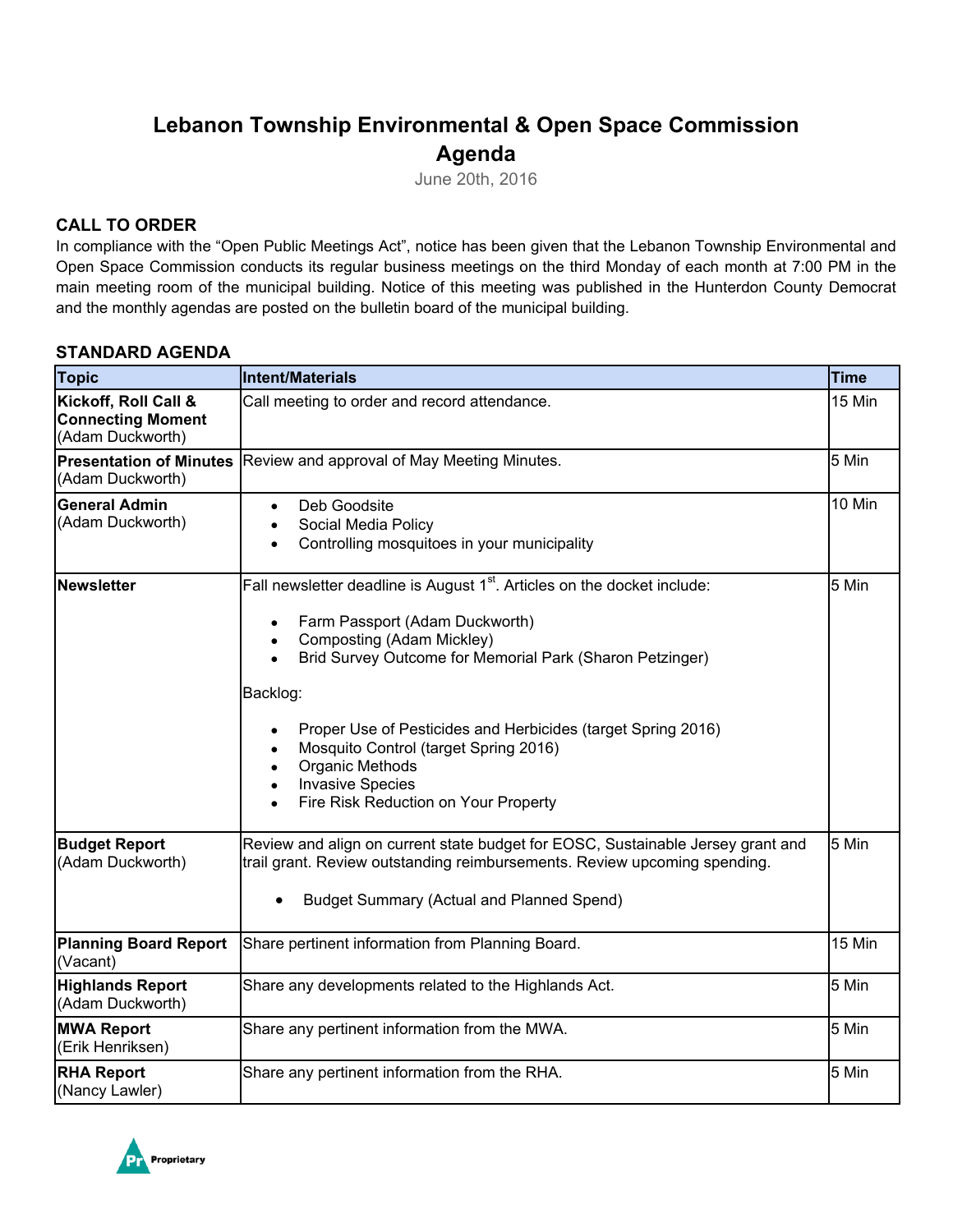| <b>Topic</b>                                                   | <b>IIntent/Materials</b>                                                                                                                                                                                                                                                             | <b>Time</b> |
|----------------------------------------------------------------|--------------------------------------------------------------------------------------------------------------------------------------------------------------------------------------------------------------------------------------------------------------------------------------|-------------|
| <b>Sustainable Jersey</b><br><b>Report</b><br>(Adam Duckworth) | Share any pertinent information from the Sustainable Jersey.<br><b>Sustainability Summit</b>                                                                                                                                                                                         |             |
| <b>Correspondence</b><br>(Adam Duckworth)                      | Acknowledge and share any formal correspondence received by EOSC chair or<br>informal correspondence received by EOSC members.<br>Aslea Raemer - Cornell Cooperative Extension<br>$\bullet$                                                                                          | 5 Min       |
| <b>Special Topics</b>                                          | Introduce for discussion any special topics outside of the standard agenda.                                                                                                                                                                                                          | 15 Min      |
| <b>Portfolio Review</b>                                        | Project Leads to provide status report and next steps for active and upcoming<br>projects.<br><b>Bunnvale Grant</b><br>Litter Cleanup<br>Farm Passport Challenge<br><b>Well Testing</b><br>Goracy Trail (Priority)<br><b>Memorial Park Bio-Blitz</b><br>Recycling Actions (Priority) | 45 Min      |

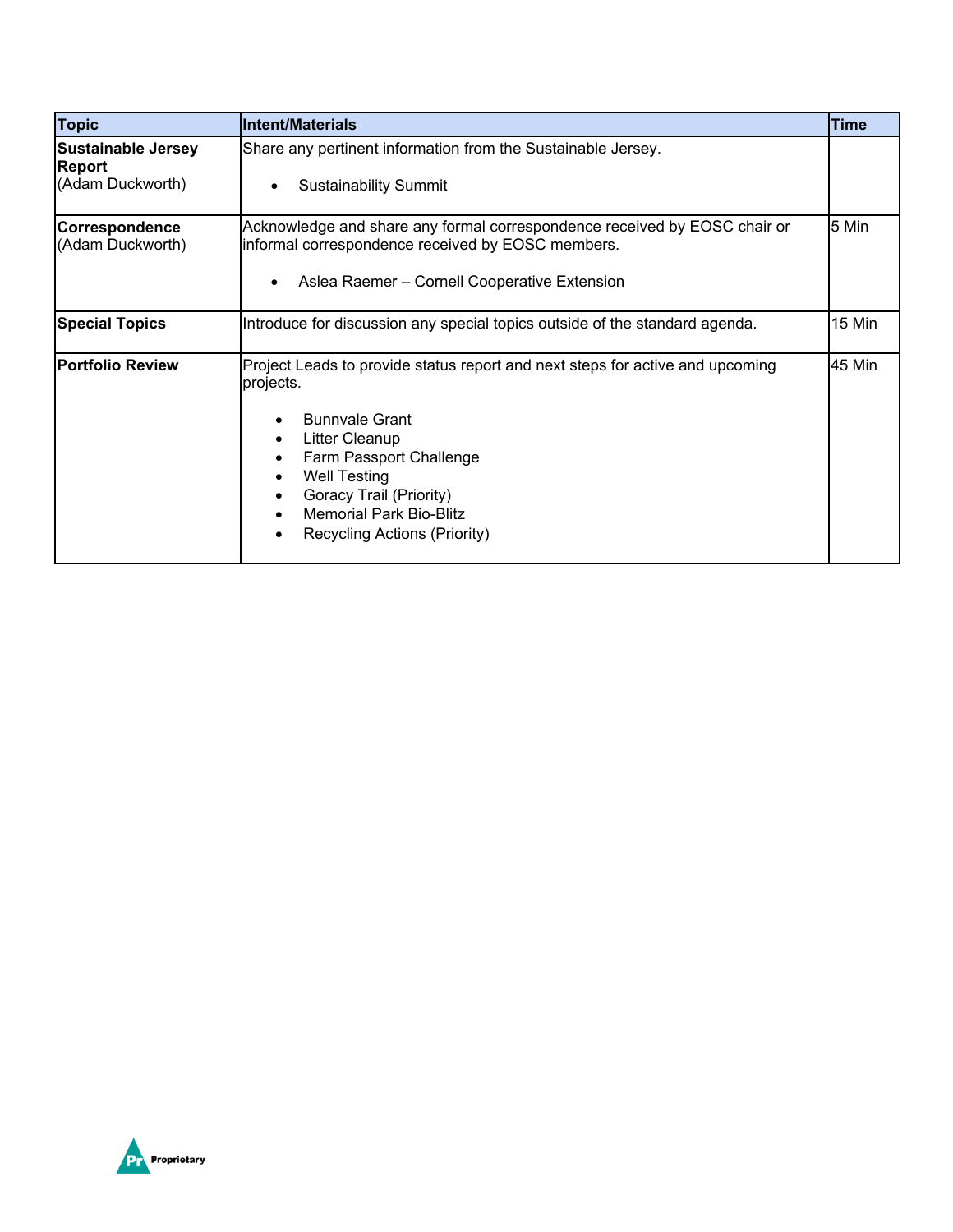# **Lebanon Township Environmental & Open Space Commission Minutes**

June 20th, 2016

## **ROLL CALL**

Meeting called to order with a quorum at: 7:04 PM.

| <b>EOSC Member</b>      | <b>Role</b>                      | <b>Attendance</b> |
|-------------------------|----------------------------------|-------------------|
| Adam Duckworth          | Chairman, Planning Board Liaison |                   |
| <b>Sharon Petzinger</b> | Member                           |                   |
| Warren Newman           | Member                           | <b>No</b>         |
| Erik Jan Henriksen      | Member                           | Χ                 |
| Nancy Lawler            | Member                           |                   |
| Deb Goodsite            | Member                           | <b>No</b>         |
| <b>Adam Mickley</b>     | Member                           |                   |
| Sharon Hardy            | Alternate 1                      |                   |
| Kathy Koch              | Alternate 2                      |                   |

#### **STANDARD AGENDA**

| <b>Topic</b>                                                         | Intent/Materials                                                                                                                                                                                                                                                                     | <b>Time</b> |
|----------------------------------------------------------------------|--------------------------------------------------------------------------------------------------------------------------------------------------------------------------------------------------------------------------------------------------------------------------------------|-------------|
| Kickoff, Roll Call &<br><b>Connecting Moment</b><br>(Adam Duckworth) | Call meeting to order and record attendance.                                                                                                                                                                                                                                         | 15 Min      |
| (Adam Duckworth)                                                     | <b>Presentation of Minutes Review and approval of May Meeting Minutes.</b><br><b>Minutes:</b> Ms. Koch made motion to approve minutes from May meeting, seconded<br>by Ms. Hardy and approved by Mr. Duckworth and Mr. Mickley. The others were not<br>present at the prior meeting. | 5 Min       |

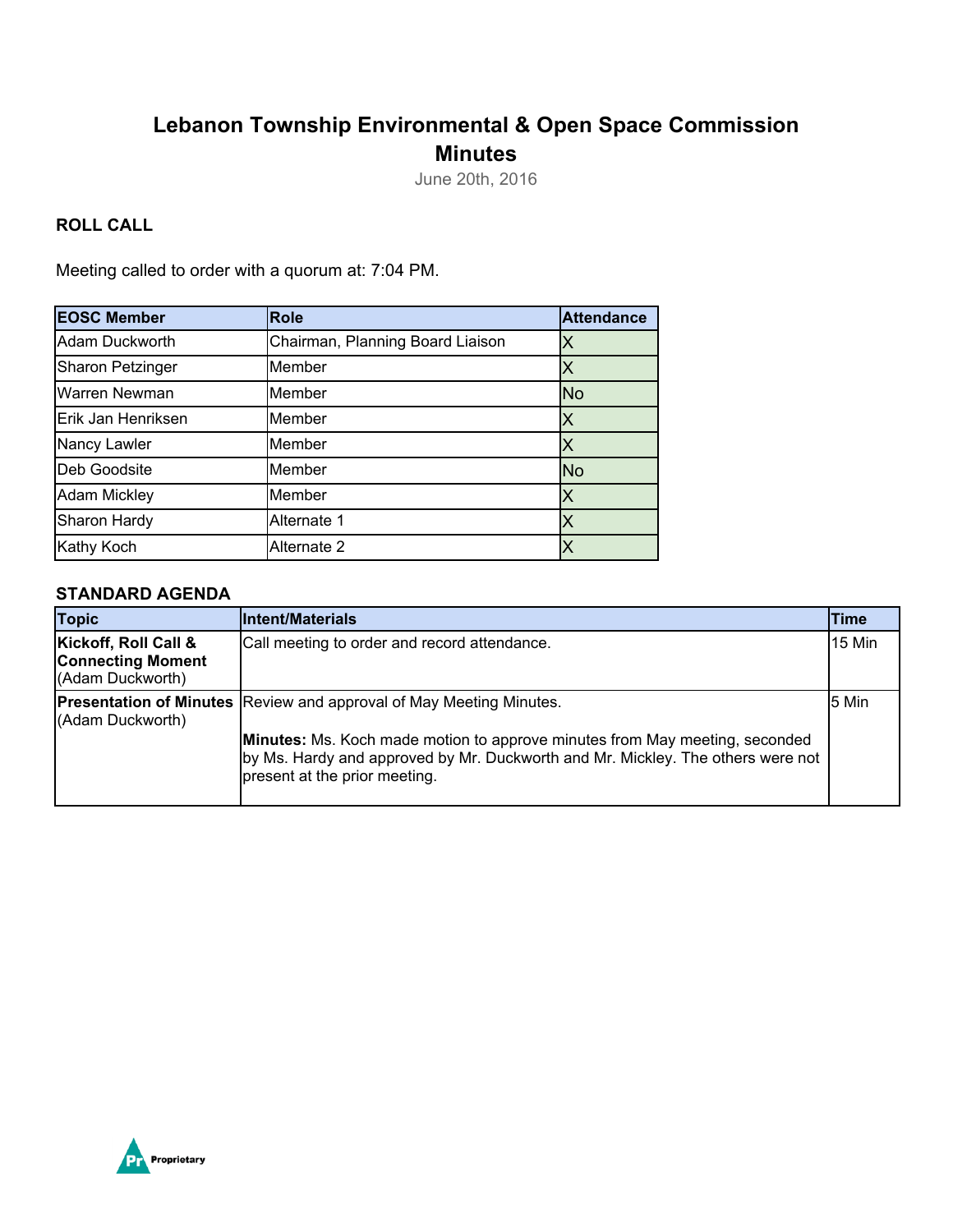| <b>Topic</b>                             | <b>Intent/Materials</b>                                                                                                                                                                                                                                                                                                                                                                                                                                                                                                                                                                                                                                                                                                                                           | <b>Time</b> |
|------------------------------------------|-------------------------------------------------------------------------------------------------------------------------------------------------------------------------------------------------------------------------------------------------------------------------------------------------------------------------------------------------------------------------------------------------------------------------------------------------------------------------------------------------------------------------------------------------------------------------------------------------------------------------------------------------------------------------------------------------------------------------------------------------------------------|-------------|
| <b>General Admin</b><br>(Adam Duckworth) | Deb Goodsite<br>$\bullet$<br>Social Media Policy<br>$\bullet$<br>Controlling mosquitoes in your municipality<br>$\bullet$                                                                                                                                                                                                                                                                                                                                                                                                                                                                                                                                                                                                                                         | 10 Min      |
|                                          | <b>Minutes:</b> Mr. Duckworth stated that Ms. Goodsite has indicated she will not be able<br>to participate in EOSC for the foreseeable future and will step down officially. She<br>has important family commitments that require her attention but like to remain<br>informed of the programs we're running so that she might contribute on an ad-hoc<br>basis. Mr. Duckworth asked the team if there were any specific people to target to fill<br>Ms. Goodsite's position that might have expertise needed on EOSC. Ms. Hardy<br>suggested Callie Alexander who is a prior health inspector and on NOFA (North<br>America Organic Farming Association). Mr. Duckworth suggested Jan Lovy, who is a<br>fish pathologist for the NJ Dept. of Fish and Wildlife. |             |
|                                          | Mr. Laul introduced the Social Media Policy to the team. He is seeking input from the<br>different groups that are utilizing it. Ms. Lawler stated that based on her experience<br>with the MWA Facebook page, it can be set up as one way. Ms. Lawler, Mr.<br>Henriksen, Ms. Koch and Ms. Hardy all indicated they would like to review the draft<br>social media policy. Mr. Duckworth noted that he has already reviewed it and<br>provided input.                                                                                                                                                                                                                                                                                                             |             |
|                                          | Ms. Lawler stated that she has been engaged in water quality work related to<br>mosquito control.                                                                                                                                                                                                                                                                                                                                                                                                                                                                                                                                                                                                                                                                 |             |
| <b>Newsletter</b>                        | Fall newsletter deadline is August 1 <sup>st</sup> . Articles on the docket include:                                                                                                                                                                                                                                                                                                                                                                                                                                                                                                                                                                                                                                                                              | 5 Min       |
|                                          | Septic Workshop (Nancy Lawler)<br>Farm Passport (Adam Duckworth)<br>Composting (Adam Mickley)<br>Bird Survey Outcome for Memorial Park (Sharon Petzinger)                                                                                                                                                                                                                                                                                                                                                                                                                                                                                                                                                                                                         |             |
|                                          | Backlog:                                                                                                                                                                                                                                                                                                                                                                                                                                                                                                                                                                                                                                                                                                                                                          |             |
|                                          | Proper Use of Pesticides and Herbicides (target Spring 2016)<br>Mosquito Control (target Spring 2016)<br>Organic Methods<br><b>Invasive Species</b><br>Fire Risk Reduction on Your Property<br>$\bullet$                                                                                                                                                                                                                                                                                                                                                                                                                                                                                                                                                          |             |
|                                          | Minutes: Mr. Duckworth reviewed the planned fall newsletter contributions with the<br>team. There were no additions and all planned articles were on track.                                                                                                                                                                                                                                                                                                                                                                                                                                                                                                                                                                                                       |             |
| <b>Budget Report</b><br>(Adam Duckworth) | Review and align on current state budget for EOSC, Sustainable Jersey grant and<br>trail grant. Review outstanding reimbursements. Review upcoming spending.                                                                                                                                                                                                                                                                                                                                                                                                                                                                                                                                                                                                      | 5 Min       |
|                                          | <b>Budget Summary (Actual and Planned Spend)</b>                                                                                                                                                                                                                                                                                                                                                                                                                                                                                                                                                                                                                                                                                                                  |             |
|                                          | Minutes: Mr. Duckworth indicated there were no changes from prior month.                                                                                                                                                                                                                                                                                                                                                                                                                                                                                                                                                                                                                                                                                          |             |

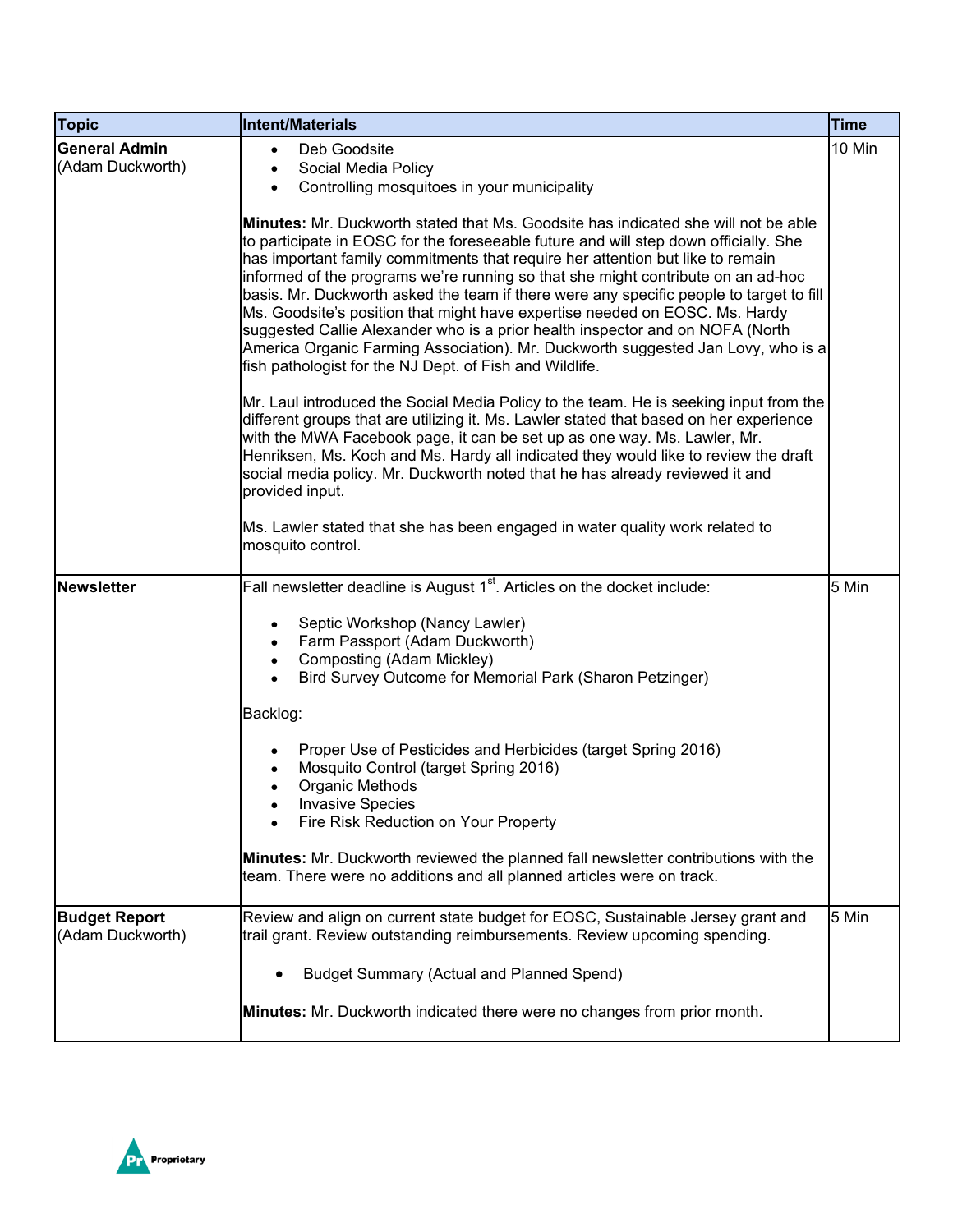| <b>Topic</b>                                | Intent/Materials                                                                                                                                                                                                                                                                                                                                                                                                                                                                                                                                                                                                                                                                                                                                                                                                                                                              | <b>Time</b> |
|---------------------------------------------|-------------------------------------------------------------------------------------------------------------------------------------------------------------------------------------------------------------------------------------------------------------------------------------------------------------------------------------------------------------------------------------------------------------------------------------------------------------------------------------------------------------------------------------------------------------------------------------------------------------------------------------------------------------------------------------------------------------------------------------------------------------------------------------------------------------------------------------------------------------------------------|-------------|
| <b>Planning Board Report</b><br>(Vacant)    | Share pertinent information from Planning Board.<br>Minutes: Ms. Lawler shared an overview regarding the quarry ordinance agenda<br>topic from the last Planning Board meeting. There was some confusion regarding a<br>potential swap of land with Land Trust and quarry. Ms. Lawler shared with the board<br>that Land Trust has no interest in swapping land with the quarry and that there has<br>never been a formal application submitted for a land swap with the Land Trust.<br>Suggestion to the Planning Board by Ms. Lawler was to not pursue an ordinance.<br>Ms. Lawler mentioned there are three ways in which this property is protected: Land<br>Trust, zoned residential and Highlands preservation. Ms. Lawler suggests a stronger<br>relationship with the NJ Natural Land Trust and helping monitor the property.                                         | 15 Min      |
| <b>Highlands Report</b><br>(Adam Duckworth) | Share any developments related to the Highlands Act.<br>Minutes: Ms. Hardy shared that Highlands Council is offering to match fund via the<br>Open Space Partnership Funding Program; suggests 97 Red Mill Rd. which is ~10<br>acres. Ms. Hardy indicated they are asking ~\$130K. Ms. Lawler raised the concern<br>about a structure being present and said the owner would have to remove the<br>structure and do an environmental statement to ensure there are no concerns – this<br>is a liability. Mr. Laul indicated there was a mill on the property. Mr. Mickley indicated<br>there was a barn with a lot of equipment in it. Mr. Duckworth to schedule time with<br>Ms. Hardy to further discuss later in the week. Ms. Koch indicated her experience<br>with removing a structure cost ~\$15K. Mr. Mickley indicated that asbestos would be<br>a concern, as well. | 5 Min       |
| <b>MWA Report</b><br>(Erik Henriksen)       | Share any pertinent information from the MWA.<br>Minutes: Mr. Henriksen indicated the removal of the Hughesville dam will begin<br>soon.                                                                                                                                                                                                                                                                                                                                                                                                                                                                                                                                                                                                                                                                                                                                      | 5 Min       |
| <b>RHA Report</b><br>(Nancy Lawler)         | Share any pertinent information from the RHA.<br><b>Minutes:</b> Ms. Lawler indicated there was nothing to report.                                                                                                                                                                                                                                                                                                                                                                                                                                                                                                                                                                                                                                                                                                                                                            | 5 Min       |

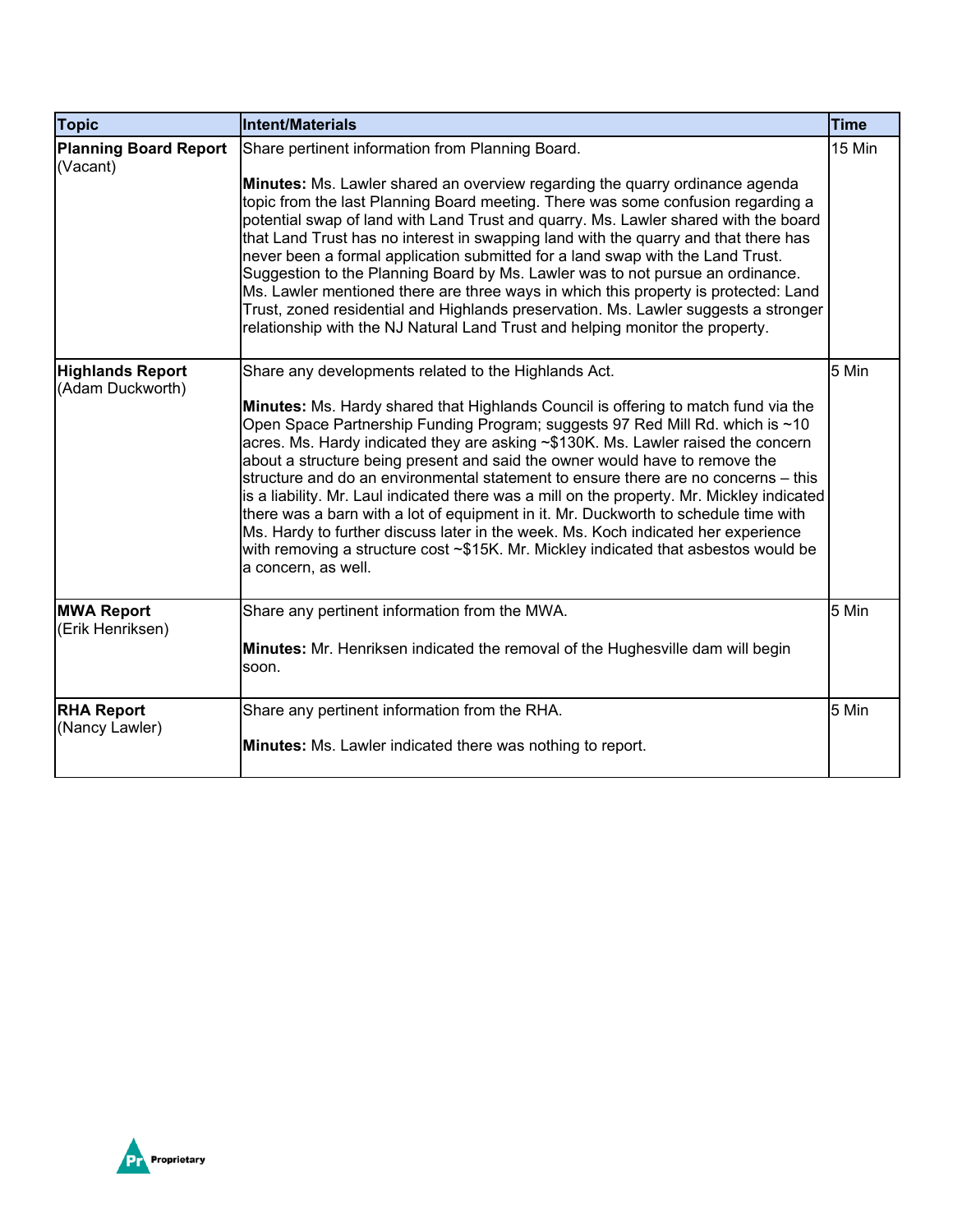| <b>Topic</b>                                                   | <b>Intent/Materials</b>                                                                                                                                                                                                                                                                                                                                                                                                                                                                                                                                                                                                                                                                                                                                                                                                                                                                                                                                                                                                                                                                                                                                                                                                                                                   | <b>Time</b> |
|----------------------------------------------------------------|---------------------------------------------------------------------------------------------------------------------------------------------------------------------------------------------------------------------------------------------------------------------------------------------------------------------------------------------------------------------------------------------------------------------------------------------------------------------------------------------------------------------------------------------------------------------------------------------------------------------------------------------------------------------------------------------------------------------------------------------------------------------------------------------------------------------------------------------------------------------------------------------------------------------------------------------------------------------------------------------------------------------------------------------------------------------------------------------------------------------------------------------------------------------------------------------------------------------------------------------------------------------------|-------------|
| <b>Sustainable Jersey</b><br><b>Report</b><br>(Adam Duckworth) | Share any pertinent information from the Sustainable Jersey.<br><b>Sustainability Summit</b>                                                                                                                                                                                                                                                                                                                                                                                                                                                                                                                                                                                                                                                                                                                                                                                                                                                                                                                                                                                                                                                                                                                                                                              |             |
|                                                                | Minutes: Mr. Duckworth provided a readout on the NJ Sustainability Summit, which<br>was hosted by Sustainable Jersey at the College of NJ in Ewing, NJ. Mr. Duckworth<br>attended the summit and provided a brief summary of the keynote address delivered<br>by an organization called Climate Central, which outlined the impacts of climate<br>change and sea level rise to the NJ coastline. Mr. Duckworth also stated that<br>Sustainable Jersey unveiled their first two gold standards for Energy and Waste<br>Management. He said he would like to organize the town to pursue the energy gold<br>standard and that this would have strategic importance as it combines both<br>environmental and financial outcomes that would appeal to a broad audience of<br>stakeholders. Ms. Lawler suggested we include the Raritan Inn, who has gone solar<br>and has been talking about the energy issue. Mr. Mickley indicated it might be good<br>to bring in waste management as a topic if we are to get this "advisory board"<br>together. Mr. Laul noted that we should promote electronics recycling day. Mr.<br>Mickley will touch base with Joann on next steps for electronics recycling. Mr.<br>Mickley noted there will be no town-wide yard sale this year. |             |
| Correspondence<br>(Adam Duckworth)                             | Acknowledge and share any formal correspondence received by EOSC chair or<br>informal correspondence received by EOSC members.                                                                                                                                                                                                                                                                                                                                                                                                                                                                                                                                                                                                                                                                                                                                                                                                                                                                                                                                                                                                                                                                                                                                            | 5 Min       |
|                                                                | Ashlea Raemer - Cornell Cooperative Extension<br>Minutes: Mr. Duckworth indicated that Ashlea Raemer reached out via the<br>LTGreenTeam email box and was interested in learning more about our Passport<br>Program. She is an intern at the Cornell Cooperative Extension in Madison County,<br>NY, and is looking to extend the momentum from their annual open farm day with a<br>second longer term event. Ms. Lawler asked for Passports to share with our ag<br>partner.                                                                                                                                                                                                                                                                                                                                                                                                                                                                                                                                                                                                                                                                                                                                                                                            |             |
| <b>Special Topics</b>                                          | Introduce for discussion any special topics outside of the standard agenda.<br>Minutes: Ms. Lawler stated that ANJEC had reached out and asked if we would be<br>interested in a septic workshop. September would be a good time. Dave Pfeiffer will<br>be delivering it and is free the first three weeks. Ms. Hardy said the newsletter would<br>be a good time to promote it and provide information. Ms. Lawler will take point on<br>workshop planning, estimate 60-90 minutes and will finalize offline.                                                                                                                                                                                                                                                                                                                                                                                                                                                                                                                                                                                                                                                                                                                                                            | 15 Min      |